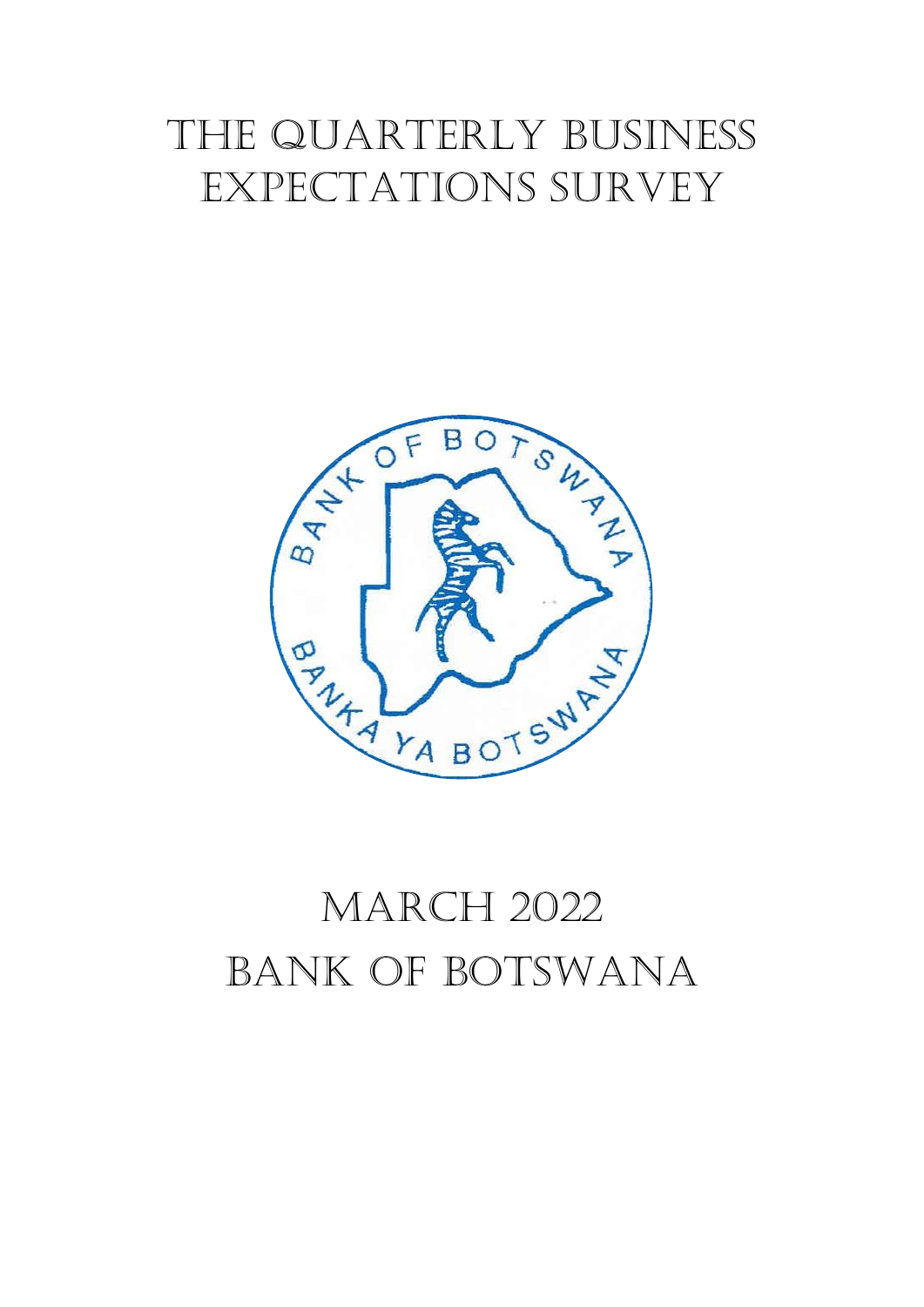#### **1. Introduction**

#### **Description of the Survey**

- 1.1 The quarterly Business Expectations Survey (BES), conducted by the Bank of Botswana (the Bank), collects information on the domestic business community's perceptions about the prevailing state of the economy and expectations during the survey period. In completing the survey, businesses respond to questions on, among others: the prevailing business climate; outlook for economic growth and inflation; and business performance in the survey horizon. The survey coverage comprises the quarter in which the survey is conducted, also referred to as the current period, the subsequent quarter and the next twelve months.
- 1.2 The March 2022 BES Report presents business expectations about the current period (Q1:2022), the second quarter of 2022 (Q2:2022); and the twelve-month period (M12) from April 2022 - March 2023 (Q2:2022-Q1:2023). Thus, the survey was conducted during the period in which some of the COVID-19 regulations and protocols, were still in place. However, the survey horizon covers the period when the restrictions were less stringent compared to 2020 and 2021, with international travel allowed with proof of full vaccination or a negative COVID-19 Polymerase Chain Reaction (PCR) test performed within 72 hours prior to travel.
- 1.3 The BES samples 100 businesses from thirteen economic sectors, namely: Agriculture, Forestry and Fishing; Mining and Quarrying; Manufacturing; Water and Electricity; Construction; Wholesale and Retail; Transport and Storage; Accommodation and Food Services; Information and Communications Technology; Finance, Insurance and Pension Funding; Real Estate Activities; Professional Scientific and Technical Activities; and Administrative and Support Activities. Some sectors, for example, Construction and Real Estate; Finance, Insurance and Pension Funding; Professional, Scientific and Technical Activities; and Administrative and Support Services were merged for ease of analysis since they are interconnected. The response rate for the current survey is 55 percent, 5 percentage points higher than in the December 2021 Survey. The slight improvement in the response rate mainly reflects the easing of logistical challenges occasioned by the COVID-19 containment measures, which has resulted in most companies relaxing or terminating the working from home and shift work arrangements, thus raising the number of personnel working from the business premises.
- 1.4 In July 2021, Statistics Botswana published a new series of the national gross domestic product (GDP) rebased from 2006 to 2016. The rebased series introduced changes to some sectoral groupings, increasing their number from 10 to 18. As a result, the sectoral weights used for deriving net balances for the September 2021 to the current period differ from the surveys done prior to the third quarter of 2021. This, in turn, has affected the magnitude of the net balances (as the net balances are weighted by each sector's relative share in GDP). A net balance is a measure obtained by summing the positive and negative responses to each question/element by firms belonging to the same sector.
- 1.5 The survey questions are mainly focused on the anticipated direction of change in selected indicators, thus whether the indicator is expected to improve, worsen or remain constant. The results are then consolidated into a net balance. Thus, by design, the survey responses are predominantly qualitative, but they provide valuable information to facilitate analysis and inform policy decisions. However, responses to questions relating to the expected level of GDP growth and inflation are quantitative and consolidated into simple averages.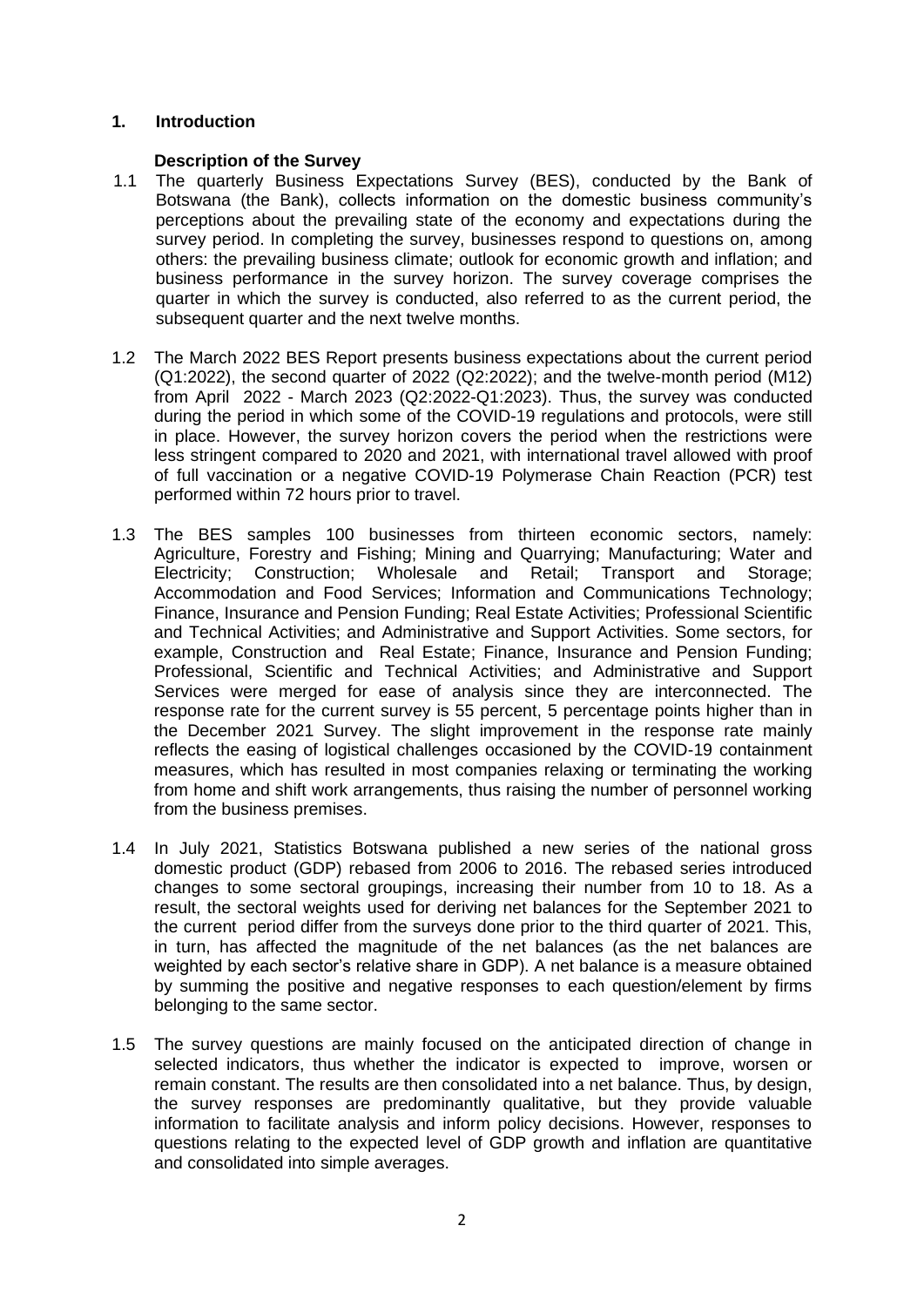#### **Highlights of the Survey Results**

1.6 The results suggest that firms are less optimistic about business conditions than they were in the previous survey. Overall, businesses expect lower sales, inventories and profit, as well as reduced capacity utilisation, compared to the December 2021 survey. Furthermore, firms anticipate tight access to credit across all markets. Firms expect cost pressures to be higher in the second quarter of 2022 than in the first quarter of 2022, mainly reflecting the anticipated upward adjustment in fuel prices due to challenges arising from the Ukraine/Russia war. The decline in business confidence among both domestic market-oriented and export-oriented firms is expected to have a negative impact on the domestic economic performance. Meanwhile, firms expect inflation to remain above the upper bound of the Bank's 3 - 6 percent objective range in 2022.

#### **2. Economic Performance and Business Conditions**

#### **Output is expected to increase in 2022**

2.1 Firms expect overall output to expand by 4.3 percent in 2022, which is in line with the projection of 4 percent by the Ministry of Finance and Economic Development and 4.7 percent by the International Monetary Fund for the same period. The three expected rates of growth align well with the envisaged global economic growth recovery in 2022. On quarterly basis, firms expect GDP to increase by 3.2 percent in March and June 2022. Growth expectations for the first half of 2022 are in line with the anticipated improvement in performance of sectors such as Mining and Quarrying; Manufacturing; Finance and Professional and Administrative Activities; as well as Retail and Accommodation and Transport and Communications (2022 Q2) (Chart 1).



#### **Chart 1: Expected Drivers of Economic Activity**

Source: Bank of Botswana

- Note: The chart shows net balances on each sector's economic performance expectations for the first quarter of 2020, the second quarter of 2022 and the 12-month period to March 2023. The net balances are weighted by each sector's relative share in GDP. For example, for a sector with (P+N) members in the sample, where 'P' indicates positive perceptions and 'N' negative perceptions, with a weight of Z percent in nominal GDP, the weighted net balance is calculated as  $[(P-N)/P+N] \times 100 \times Z$ ].
- 2.2 Notably, firms in the Construction and Real Estate and Retail, Accommodation, Transport and Communications sectors were pessimistic about economic growth prospects in the first quarter of 2022, but are optimistic about the second quarter of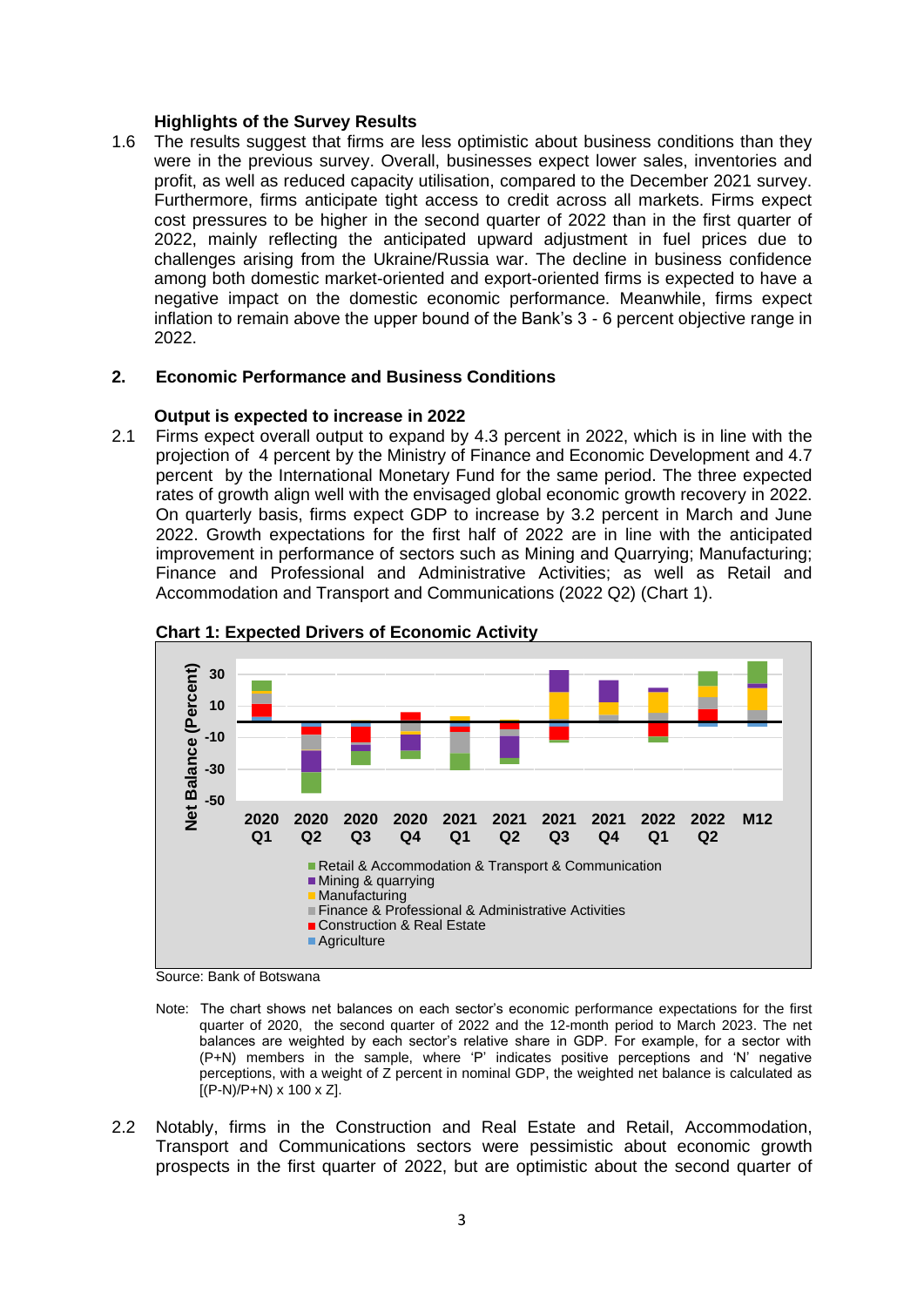2022, possibly supported by the prevailing accommodative monetary conditions and implementation of the Economic Recovery and Transformation Plan (ERTP), among others. However, the Agriculture sector anticipates a weaker overall economic performance in the second quarter of 2022, than in the previous one.

2.3 Firms in all sectors, except Agriculture; and Construction and Real Estate (which is neutral) are optimistic about economic recovery in the year to March 2023, led by the Manufacturing; Retail and Accommodation and Transport and Communications; Finance and Professional and Administrative Activities sectors; and Mining and Quarrying. However, the perceived improvement in economic performance in the current survey (Chart 2) is less than that in the previous survey, as reflected by the position of the blue line (Current survey), which is mostly inside the red line (Previous survey). The reduced level of optimism in the current survey is reflected by the anticipated deceleration in production; inventories; sales; profitability; and imports of goods and services, mainly due to the increase in cost pressures arising from the geopolitical crisis in Eastern Europe and second round effects of the COVID-19 pandemic.



## **Chart 2: Summary of Economic Conditions**

Source: Bank of Botswana

Notes: The chart summarises firms' expectations about business conditions. The blue line represents the results of the March 2022 Survey, while the red line represents the results of the December 2021 Survey. The black dashed line is the static position, representing unchanged expectations. The net balances of how respondents view economic conditions are plotted along the slanted lines extending from the centre of the chart. Values moving further away from the 'static' line show an improvement, whereas those moving towards the centre of the chart represent a deterioration.

 The results of the current survey, along the blue line, are interpreted as follows: Q1 denotes perceptions about business conditions in the first quarter of 2022, Q2 represents expectations about business conditions for the second quarter of 2022, while M12 depicts the perceived business conditions for the twelve-month period from April 2022 to March 2023. The red line denotes perceptions about business conditions as envisaged in the previous survey.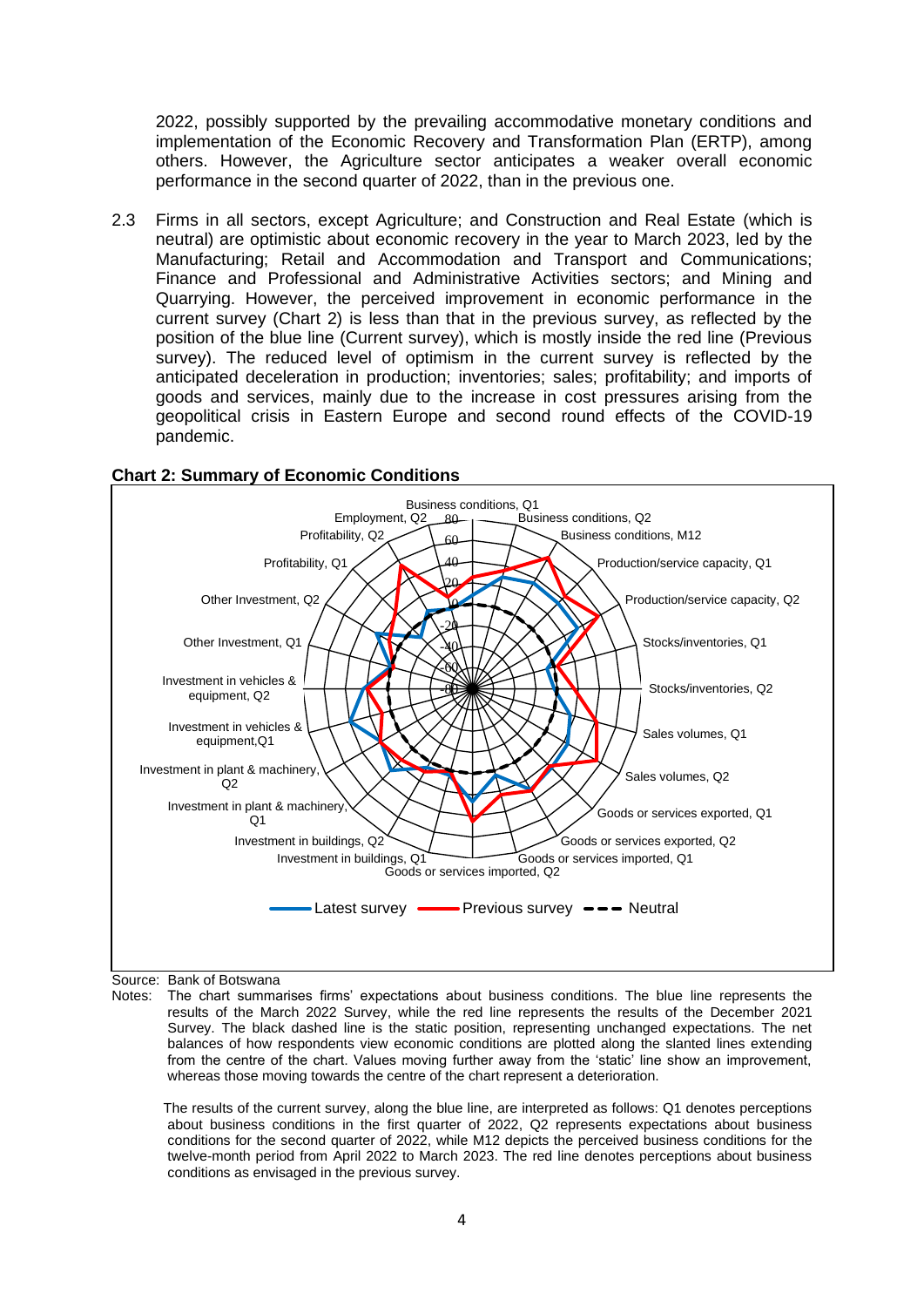- 2.4 Chart 3 shows that optimism among domestic market-oriented firms improves markedly in the second quarter of 2022 compared to the first quarter. The level of optimism improves further in the twelve-month period to March 2023 (M12), consistent with the anticipated continued domestic economic recovery and accommodative monetary conditions, going forward. Confidence in the domestic market-oriented firms is mainly driven by firms in the Manufacturing; Finance and Professional and Administrative Activities; and Retail and Accommodation and Transport and Communications sectors.
- 2.5 Meanwhile, export oriented firms are even more optimistic about business conditions in the second quarter of 2022 compared to the first quarter of 2022. However, their positive outlook on business conditions declines in the 12-month period to March 2023 but remains higher than in the first quarter of 2022.



**Chart 3: Business Confidence for Domestic and Export Markets-Oriented Firms**

## **3. Lending Rates and Volume of Borrowing**

## **Lending rates and borrowing volumes across all markets are expected to increase in the year to March 2023 (M12)**

3.1 Firms expect borrowing costs to increase in all markets in the year to March 2023. Regarding borrowing volumes, firms expect to increase their stock of loans across all markets in the 12-month period to March 2023 (Chart 4) in order to finance increased operations as the economy continues to recover.

Source: Bank of Botswana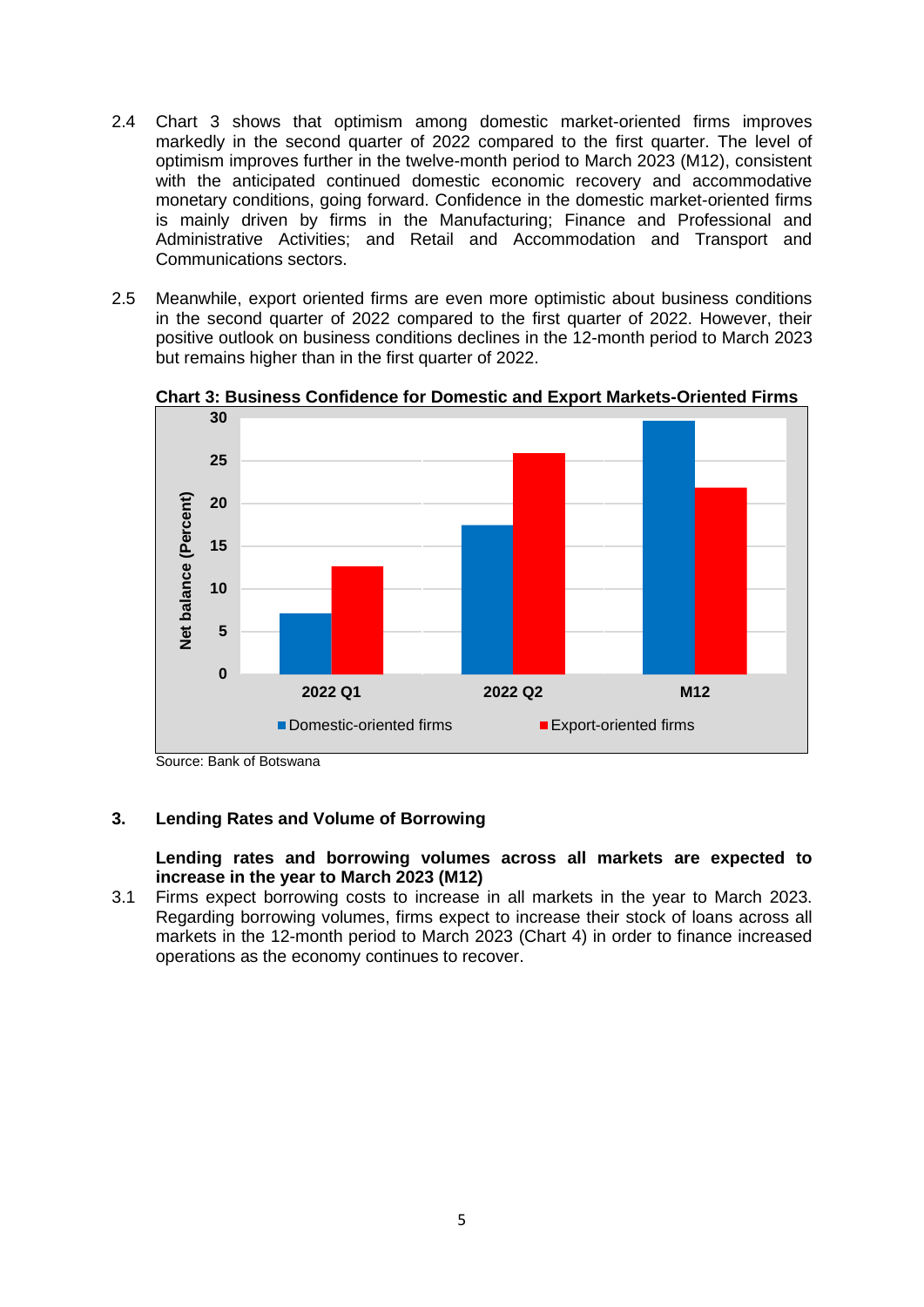**Chart 4: Borrowing Volumes and Lending Rates**



Source: Bank of Botswana

3.2 Both domestic- and export market oriented firms mainly prefer to borrow from markets other than the domestic one and South Africa; thus they prefer to borrow from elsewhere (Chart 5).



**Chart 5: Preferred Market for Borrowing by Firms**

Source: Bank of Botswana

3.3 A significant number (approximately 62 percent) of the surveyed firms indicated that their source of funding market was predicated on accessibility, and 26 percent cited availability of required loan products. Meanwhile, 13 percent of the firms indicated that their decisions on acquiring credit were influenced by affordability of suitable credit facilities. As in the previous survey, most firms prefer to finance their business operations mainly from retained earnings, followed by loans and, lastly, equity (Chart 6). Retained earnings as a source of financing was prevalent among the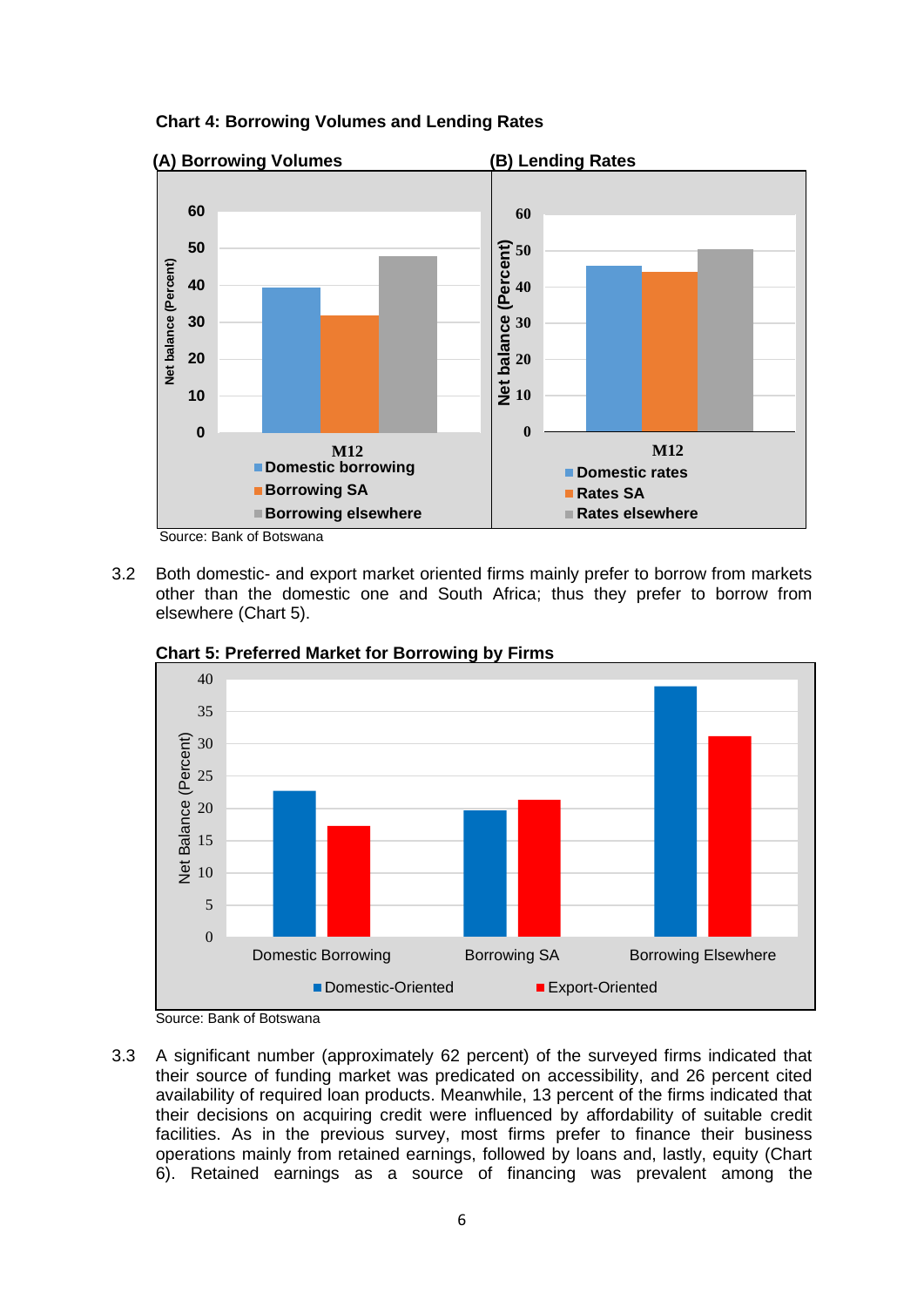Manufacturing; Retail and Accommodation and Transport and Communications; and Mining and Quarrying sectors. Meanwhile, most of the firms in the Finance and Professional and Administrative sector preferred loans as a funding source.





Source: Bank of Botswana

## **4. Price Developments and Inflation**

## **Cost pressures expected to increase in the first quarter of 2022**

4.1 Firms expect cost pressures to continue rising in the first quarter of 2022, mainly attributable to the increase in input costs, due to fuel price increases effected on December 2021 and reflected in the January 2022 inflation. Firms' expectations about domestic inflation surpassed the upper bound of the Bank's  $3 - 6$  percent objective range (Chart 7). Businesses expect inflation to average 8.3 percent in 2022 and 7.5 percent in 2023.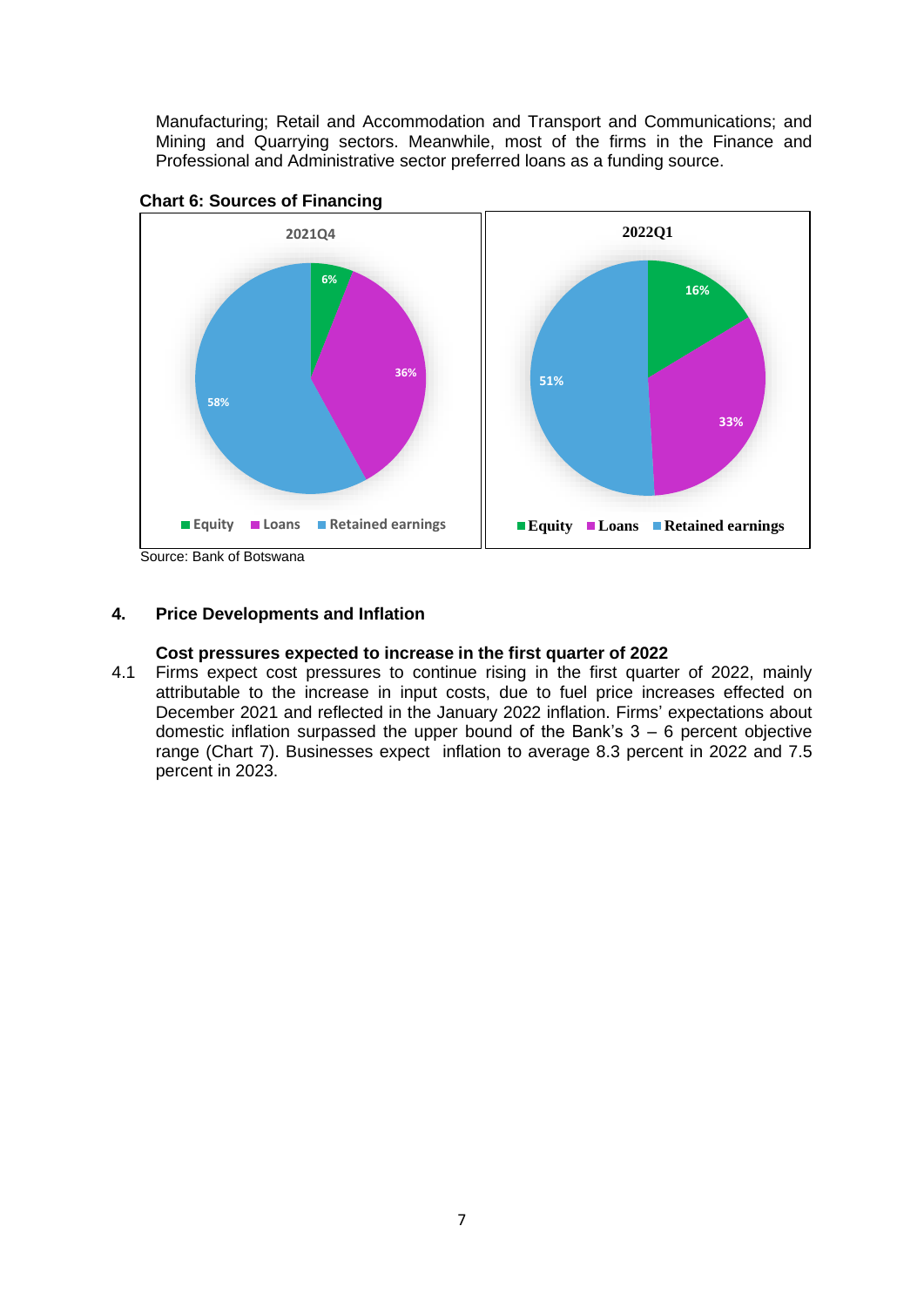#### **Chart 7: Inflation Expectations**



Source: Bank of Botswana

Notes: The chart shows the average of inflation expectations across different surveys. Previously, the surveys were conducted biannually, but effective 2019 Q2, surveys are conducted on a quarterly basis. The biannual survey horizons comprised the half-year in which the survey was conducted/current period (H1) and the next half-year (H2). In the case of inflation expectations for the year following that of the survey, the quarterly inflation expectations made in 2021 are about annual inflation in 2022, while those made in 2022 are about annual inflation in 2023.

## **5. Factors Affecting Business Conditions in the First Quarter of 2022**

#### **Cost pressures expected to increase in the first quarter of 2022**

- 5.1 Domestic and international demand were perceived as major challenges to doing business (Chart 8). The other most commonly cited impediment to operations was shortage of raw materials.
- 5.2 Favourable political climate; adequate water and electricity supply; availability of external financing; effective regulatory framework and availability of skilled labour were viewed as supportive factors to doing business in Botswana in the first quarter of 2022 (Chart 8).